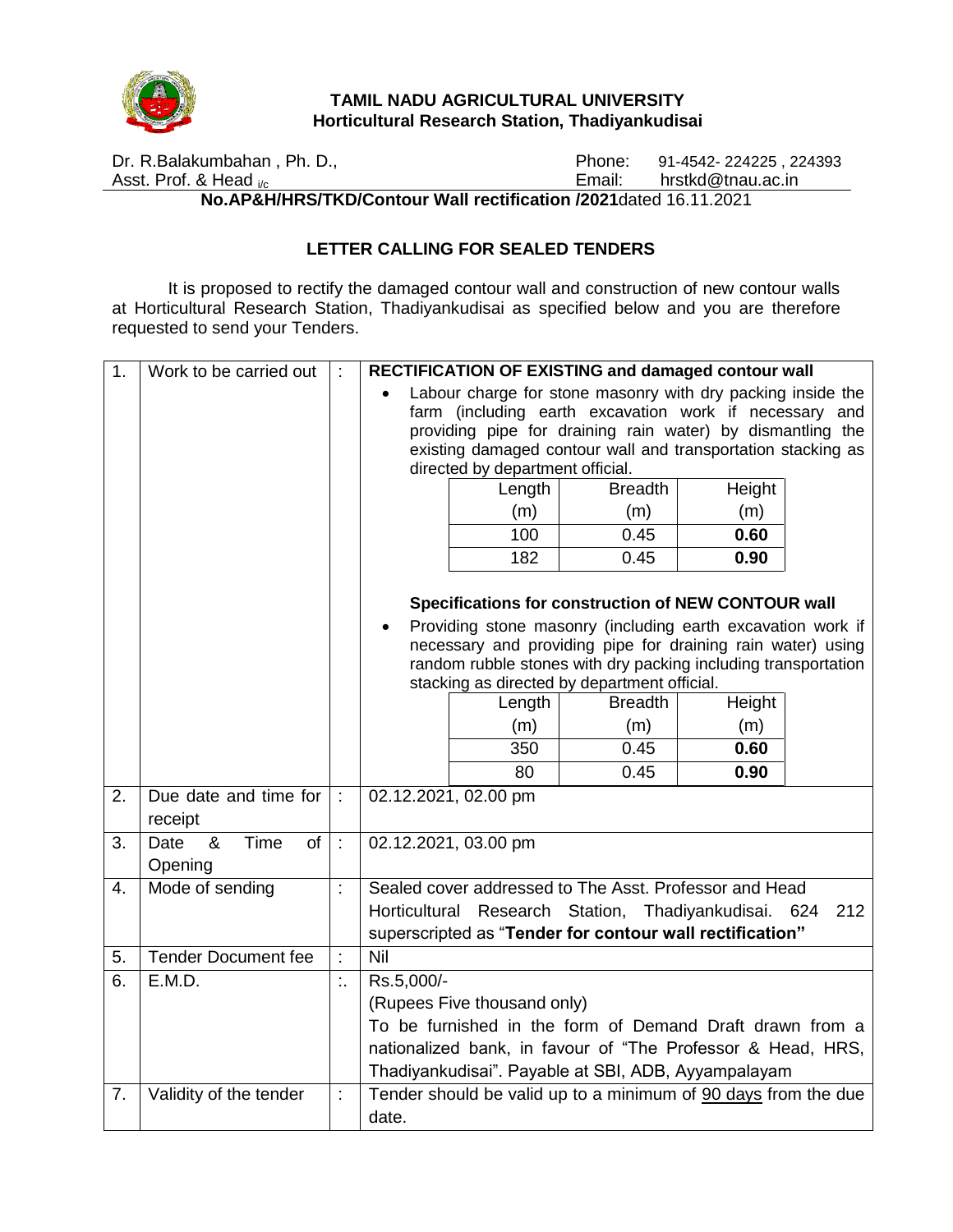# **Conditions:**

- i. The rate and the taxes thereon if any should be furnished separately either in FC / INR.
- ii. The amount should be shown both in figures and in words. Corrections if any should be attested properly. Tenders with corrections not attested will be rejected.
- iii. The D.D should be obtained only from nationalized banks.
- iv. a) Tenders without furnishing the EMD will be rejected.
	- b) Tenderers claiming exemption from paying the EMD should produce necessary evidence / documents in support of their request.

c) EMD in respect of unsuccessful tenderer will be refunded after the supply of material by L1 bidder. EMD in respect of successful tender will be refunded at the end of the warranty period;

d) No interest is payable on EMD

- v. Tender should be furnished for the exact specifications as given in call letter. Tenders not in accordance with the specification will be rejected.
- vi. The supply should be in effect within 30 days from the date of purchase order.
- vii. Warranty period should be indicated.
- viii. If the successful tender fails to supply the item within the stipulated time, the EMD will be forfeited apart from initiating further action for consequential loss if any to the Tamil Nadu Agricultural University.
- ix. Tender shall be furnished in the prescribed format enclosed in the tender document duly signed by the tenderer accepting the condition and the tender format shall be sent. Tender not furnished in the prescribed format itself will be rejected.
- x. Tenderer may be present or send their representative on the date of opening. The undersigned have the right to accept (or) reject any tender without assigning any reason thereof.
- xi. The payment will be made within 15 working days after the successful completion of test run at full load condition.

Sd/xxx **Asst. Professor & Headi/c**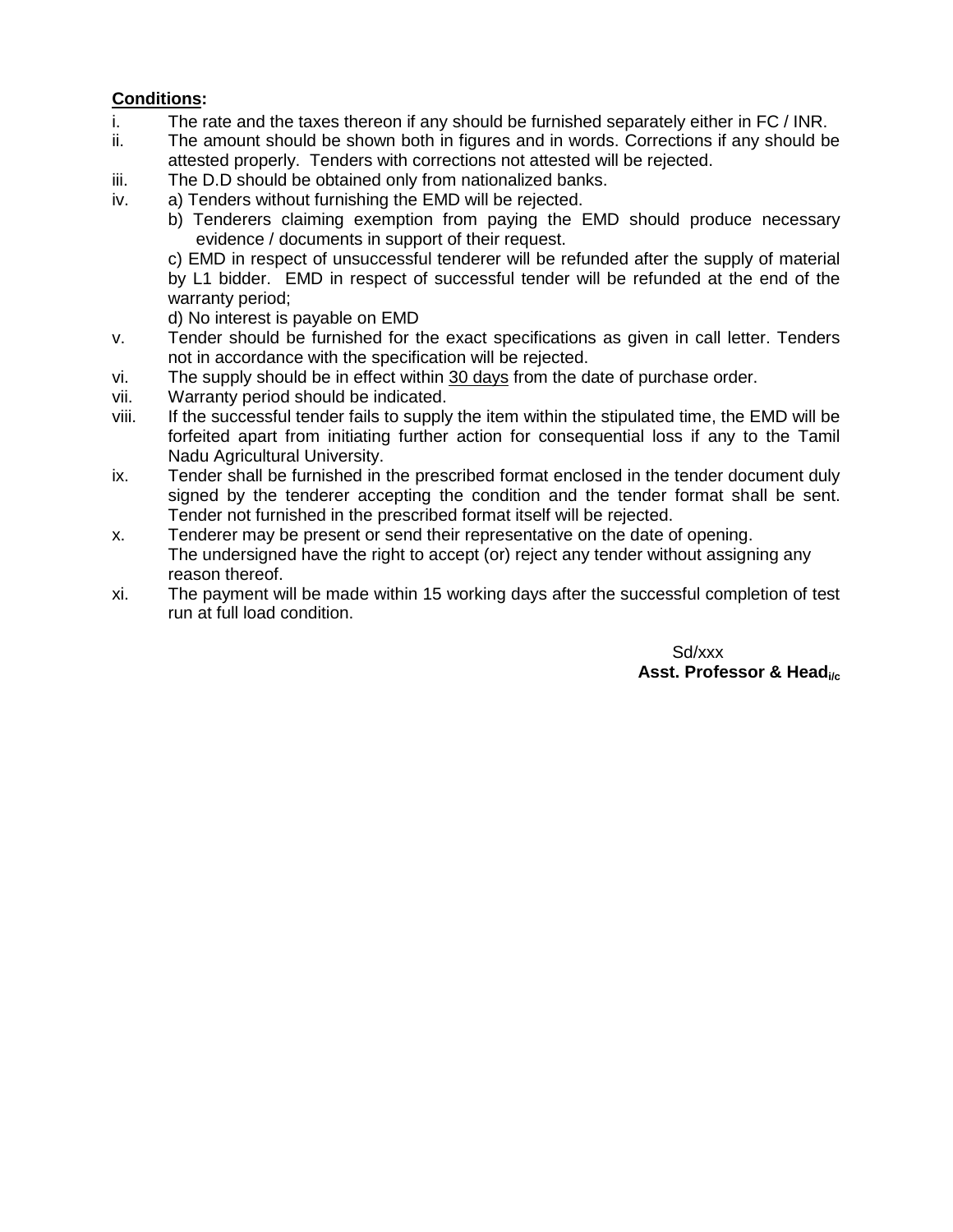# **TAMIL NADU AGRICULTURAL UNIVERSITY**

Office of the Asst. Professor and Head  $_{i/c}$ Horticultural Research Station, Thadiyankudisai. 624 212

## **TENDER SCHEDULE**

Tender schedule for the creation of Mist chamber to The Professor & Head, Dept. of Vegetable Science, Horticultural College and Research Institute, Periyakulam, 625 604.

| SI. |                                                                                                                                                                            |                          |                |        |        | <b>Total Cost</b> |
|-----|----------------------------------------------------------------------------------------------------------------------------------------------------------------------------|--------------------------|----------------|--------|--------|-------------------|
| No. | <b>Particulars and Specifications</b>                                                                                                                                      | <b>Quantity required</b> |                |        | FC/INR | FC/INR            |
| 1.  | <b>TECHNICAL SPECIFICATIONS</b>                                                                                                                                            |                          |                |        |        |                   |
| a.  | <b>RECTIFICATION</b><br><b>EXISTING</b><br><b>OF</b><br>and                                                                                                                | Length                   | <b>Breadth</b> | Height |        |                   |
|     | damaged contour wall                                                                                                                                                       | (m)                      | (m)            | (m)    |        |                   |
|     | Labour charge for stone masonry with<br>dry packing inside the farm (including<br>earth excavation work if necessary and                                                   | 100                      | 0.45           | 0.60   |        |                   |
|     | providing pipe for draining rain water) by<br>dismantling<br>existing<br>damaged<br>the<br>contour wall and transportation stacking<br>as directed by department official. | 182                      | 0.45           | 0.90   |        |                   |
| b.  | <b>Construction of NEW CONTOUR wall</b>                                                                                                                                    | Length                   | <b>Breadth</b> | Height |        |                   |
|     | Providing stone masonry (including earth)<br>$\bullet$                                                                                                                     | (m)                      | (m)            | (m)    |        |                   |
|     | excavation work if necessary and<br>providing pipe for draining rain water)                                                                                                | 350                      | 0.45           | 0.60   |        |                   |
|     | using random rubble stones with dry<br>packing including transportation stacking<br>as directed by department official.                                                    | 80                       | 0.45           | 0.90   |        |                   |
| c.  | <b>Labour Charge if any</b>                                                                                                                                                |                          |                |        |        |                   |
| 2.  | <b>Origin (Indian/Imported)</b>                                                                                                                                            |                          |                |        |        |                   |
| 3.  | Make & Model - Brand name to be<br>specified                                                                                                                               |                          |                |        |        |                   |
| 4.  | <b>GST</b>                                                                                                                                                                 |                          |                |        |        |                   |
| 5.  | <b>Customs &amp; Central Exercise duty</b><br>(imported items)                                                                                                             |                          |                |        |        |                   |
| 6.  | <b>Customs Clearance Charge</b>                                                                                                                                            |                          |                |        |        |                   |
| 7.  | <b>Insurance</b>                                                                                                                                                           |                          |                |        |        |                   |